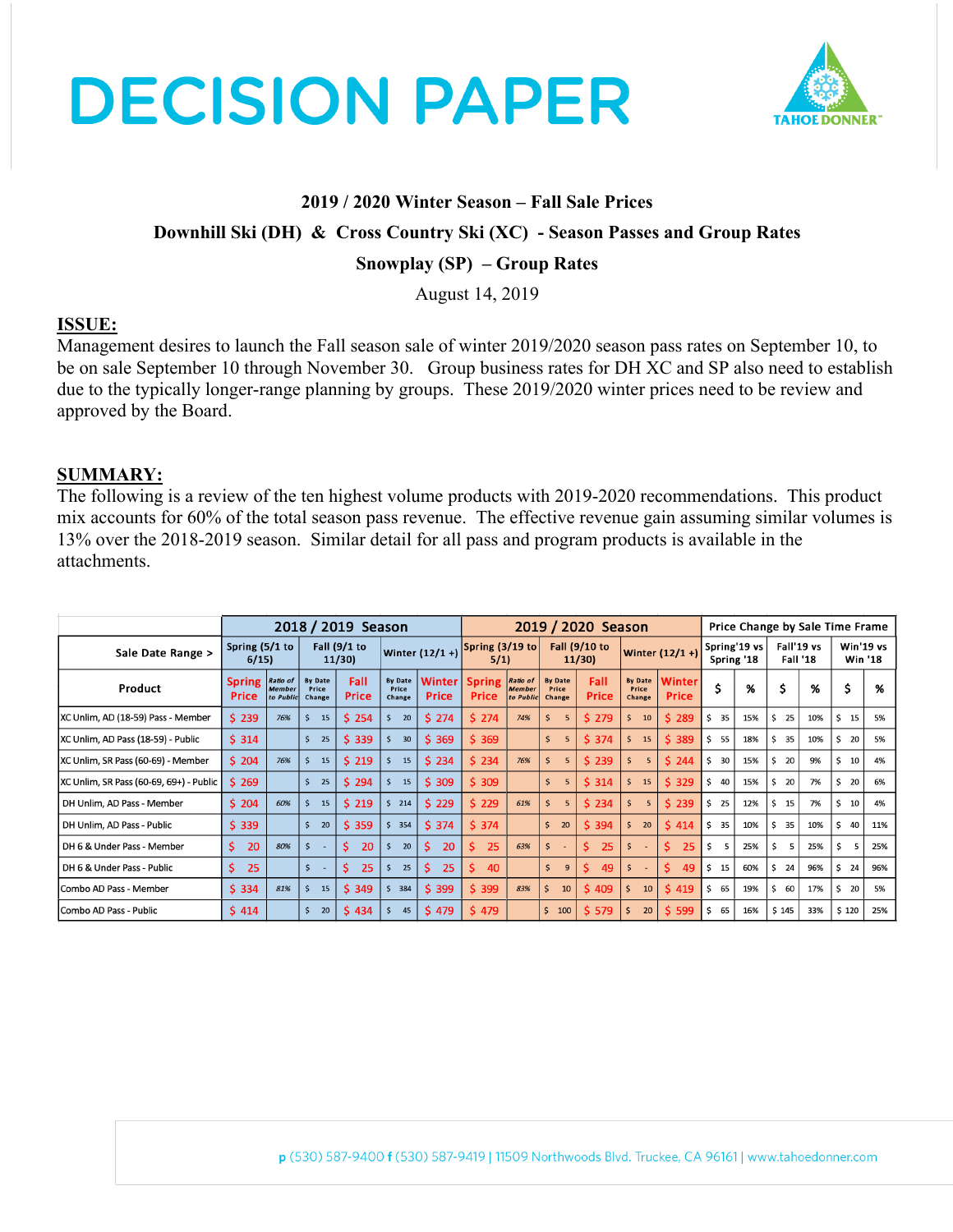# **DECISION PAPER**



### **DETAILS:**

Pricing tiers based upon how early the customer purchases the pass product is an industry and regional standard. Spring sale is complete, this Decision Paper is for Fall sale, and pricing for in-season, starting December 1. We will seek Board approval for all daily rates at the October 2019, Board meeting.

Season Passes and season programs represent as a % of operation's total revenues, per Budget 2019 are as follows:

\$ 88,000 / 2.25% Downhill Ski \$306,000 / 29% Cross Country Ski

Group business is minor for both, as well as, for Snowplay.

Total pass/program sales for winter: \$194,000 for 14/15 \$212,000 for 15/16 \$452,000 for 16/17 *record pass sales, large snow year* \$467,000 for 17/18 *record pass sales, despite low snow year* \$632,000 for 18/19 *new record pass sales*

In the spring of 2019, we sold \$230,000 in 2019/2020 season pass sale promotion, coming out of a record setting season. In the spring of 2018, we sold \$89,000 in 2018/2019 season pass sale promotion, coming off a lackluster season. We sold \$103,000 in the spring of 2017. We sold \$65,000 in spring 2016. These spring customers locking in the lowest price being offered.

The Spring/Fall/Winter pass sales mix varies by season, on average: 20% S / 35% F / 45% W

All Member prices are less than Public, and the mix (Member or Public, child/adult/senior) influences the yield (Revenue/Quantity) at each location.

We have researched our competitive set offerings, estimated cost increases, as well as, our product suite. We have proposed changes to pass rates to address rising cost pressures, while keeping pass rates competitive, and choosing to increase **Daily** rates (forthcoming in Fall for approval). Raising daily rates will also directly address peak period demand pressures. Further, passholders are our most loyal customers and are precommitting for the season.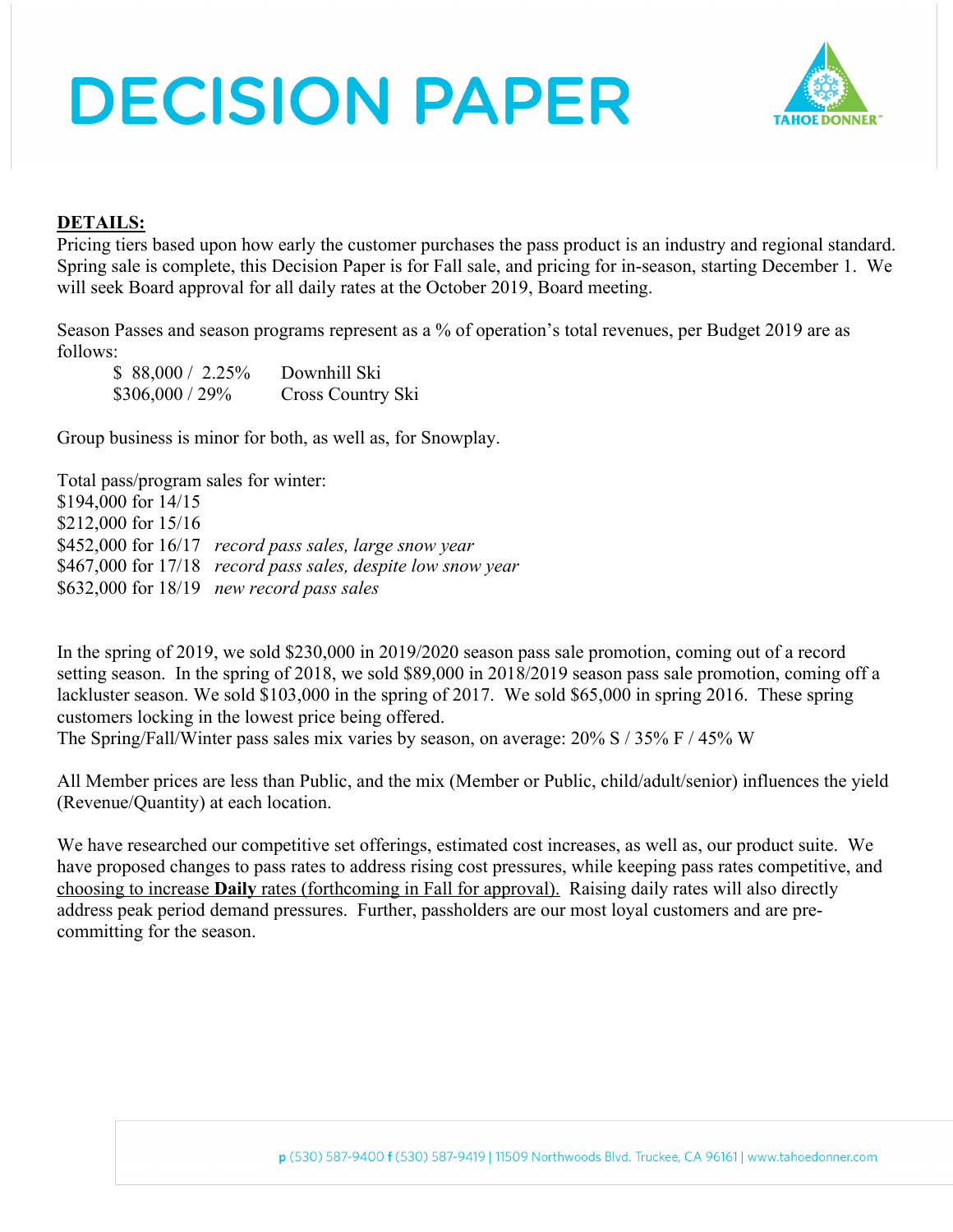# **DECISION PAPER**



Competitive set notables include:

### **CURRENTLY:**

Royal Gorge XC Adult (23-64) **\$249** currently on website through 10/31 Tahoe Donner XC Pub Adult (18-59) \$314 2018 fall, \$369 2019 spring price Tahoe Donner XC Pub Adult (18-59) \$374 2019 fall price (recommended) Tahoe Donner XC Mem Adult (18-59) \$254 2018 fall, \$274 2019 spring price Tahoe Donner XC Mem Adult (18-59) \$279 2019 fall price (recommended)

Royal Gorge XC Senior (65-74) **\$219** currently on website through 10/31 Tahoe Donner XC Pub Senior (60-69) \$294 2018 fall, \$309 spring price Tahoe Donner XC Pub Senior (60-69) \$314 2019 fall (recommended) Tahoe Donner XC Mem Senior (60-69) \$219 2018 fall, \$234 spring price Tahoe Donner XC Mem Senior (60-69) \$239 fall price (18/19 recommended)

Lots of pro/cons to be higher/lower could be discussed here.

- TD and RG had challenging 17/18 seasons and great 18/19 seasons. Competitor RG has increased price by 4% for the 19/20 adult pass. Certainly, some customers purchase at TD or RG more independent of price, with location, convenience, grooming, trails system being several other decision factors. Recommendation is a minor increase to last season's spring rate, for the fall sale period.
- Royal Gorge charges a \$25 processing fee for child/super senior free passes. The Board approved a service fee of \$20 in April 2018 for TD comp passes. Recommendation is to increase the service fee this fall.
- Tahoe Donner XC grooming targets quality grooming of trail system every night (marketing/quality of service product offering). Tahoe Donner has a strong loyal mid-week passholder customer base. Royal Gorges' grooming has not been considered on par to TD the last few seasons.

All Season Pass and Program products rate recommendations are presented as **Attachment A** for Board review and approval. We estimate the net impact of these recommended season pass Fall price changes to generate an incremental \$100,000/14% in revenues for 19/20 season, at same volumes as 18/19.

Detailed pass sales report for 2018/2019 Season **Attachment B** provided here, will be removed from what is posted online due to confidential nature of details.

Competitor information is presented as **Attachment C** for reference.